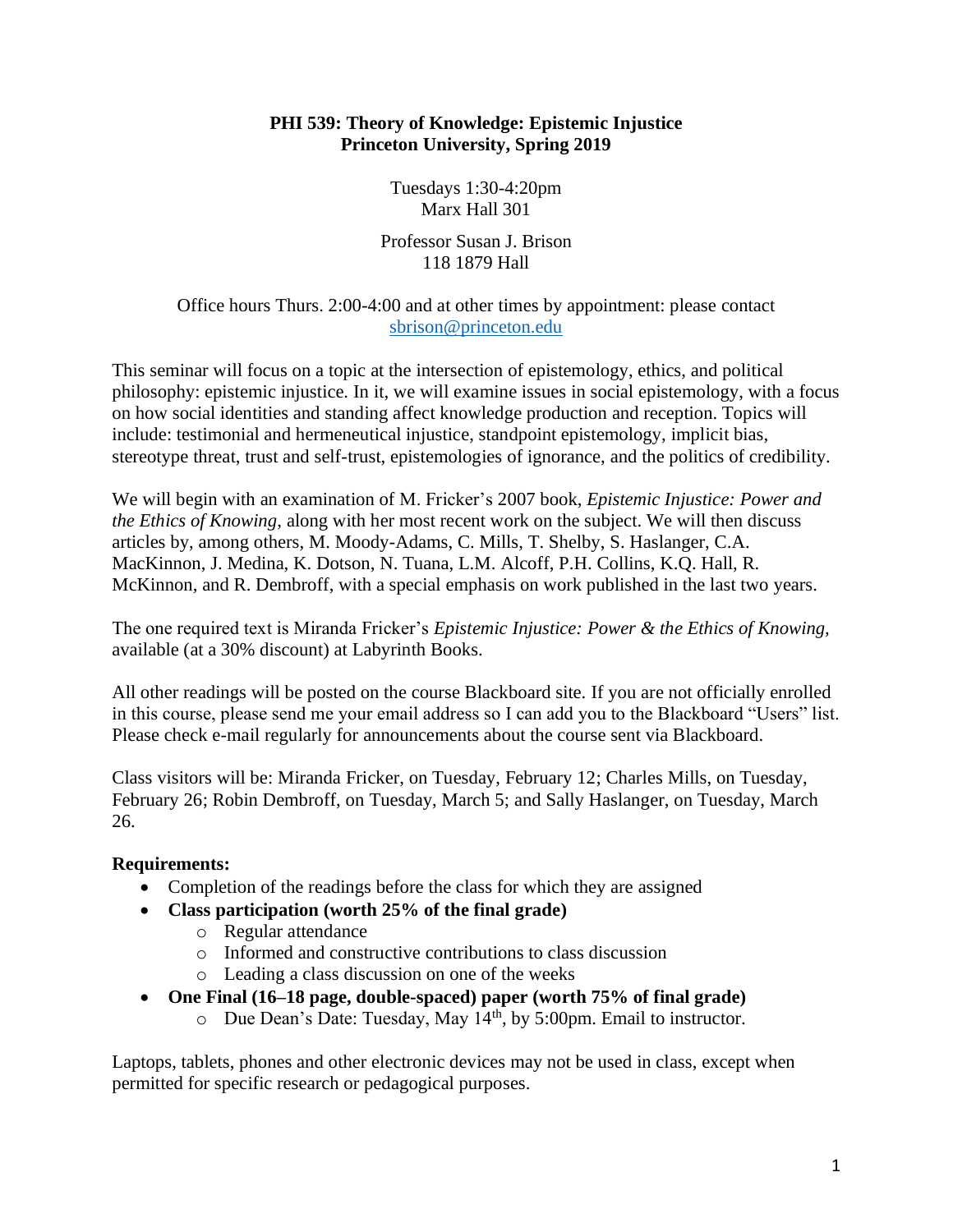You are hereby reminded of your obligation to uphold the honor code. It is not a violation of the honor code to discuss class material—including written assignments—with others. In fact, you are encouraged to do so. However, if you receive help from others on written work, you must give credit to those persons.

I encourage students with disabilities, including invisible disabilities such as chronic diseases and learning disabilities, to discuss with me, as early as possible, appropriate accommodations that might be helpful to them.

Some students may wish to take part in religious observances that occur during this academic term. If you have a religious observance that conflicts with your participation in the course, please meet with me before the end of the second week of the term to discuss appropriate accommodations.

Some of the material we'll be reading/viewing in this course may be triggering or distressing, especially to victims of hate speech or of sexual harassment/assault. On-campus resources include [https://share.princeton.edu,](https://share.princeton.edu/) [http://fieldscenter.princeton.edu,](http://fieldscenter.princeton.edu/) and [http://lgbt.princeton.edu.](http://lgbt.princeton.edu/)

| <b>Dates</b>                                | <b>Topics</b>                                                                                      | <b>Readings</b>                                                                                                                                                                                                                    |
|---------------------------------------------|----------------------------------------------------------------------------------------------------|------------------------------------------------------------------------------------------------------------------------------------------------------------------------------------------------------------------------------------|
| Feb. 5                                      | Epistemic Injustice:<br>Its Origins in Critical<br>Race, Decolonial, and<br><b>Feminist Theory</b> | "The Combahee River Collective Statement"<br>(handout)<br>Excerpts from W.E.B. DuBois, "The Souls of Black"<br>Folk"; F. Fanon, Black Skin, White Masks; C.<br>MacKinnon, "Feminism, Marxism, Method, and<br>the State" (handouts) |
| Feb. 12                                     | Testimonial and<br>Hermeneutical Injustice                                                         | M. Fricker, <i>Epistemic Injustice: Power &amp; the Ethics</i><br>of Knowing<br>- "Evolving Concepts of Epistemic Injustice"                                                                                                       |
| Miranda Fricker visits our class on Feb. 12 |                                                                                                    |                                                                                                                                                                                                                                    |
| Feb. 19                                     | Feminist Standpoint<br>Epistemology<br>Affected Ignorance                                          | N. Tuana, "Feminist Epistemology: The Subject of<br>Knowledge"<br>M. Moody-Adams, "Culture, Responsibility, and<br>Affected Ignorance"                                                                                             |
| Feb. 26                                     | White Ignorance and<br>Ideal Theory as<br>Epistemic Injustice                                      | C. Mills, "White Ignorance"<br>- "Through a Glass, Whitely: Ideal Theory as<br>Epistemic Injustice"<br>- "Ideology"                                                                                                                |
|                                             | <b>Charles Mills visits our class on Feb. 26</b>                                                   | (optional) M. Fricker, "Epistemic Injustice and the<br>Preservation of Ignorance" (on C. Mills, "White                                                                                                                             |

# **Schedule of Topics and Readings**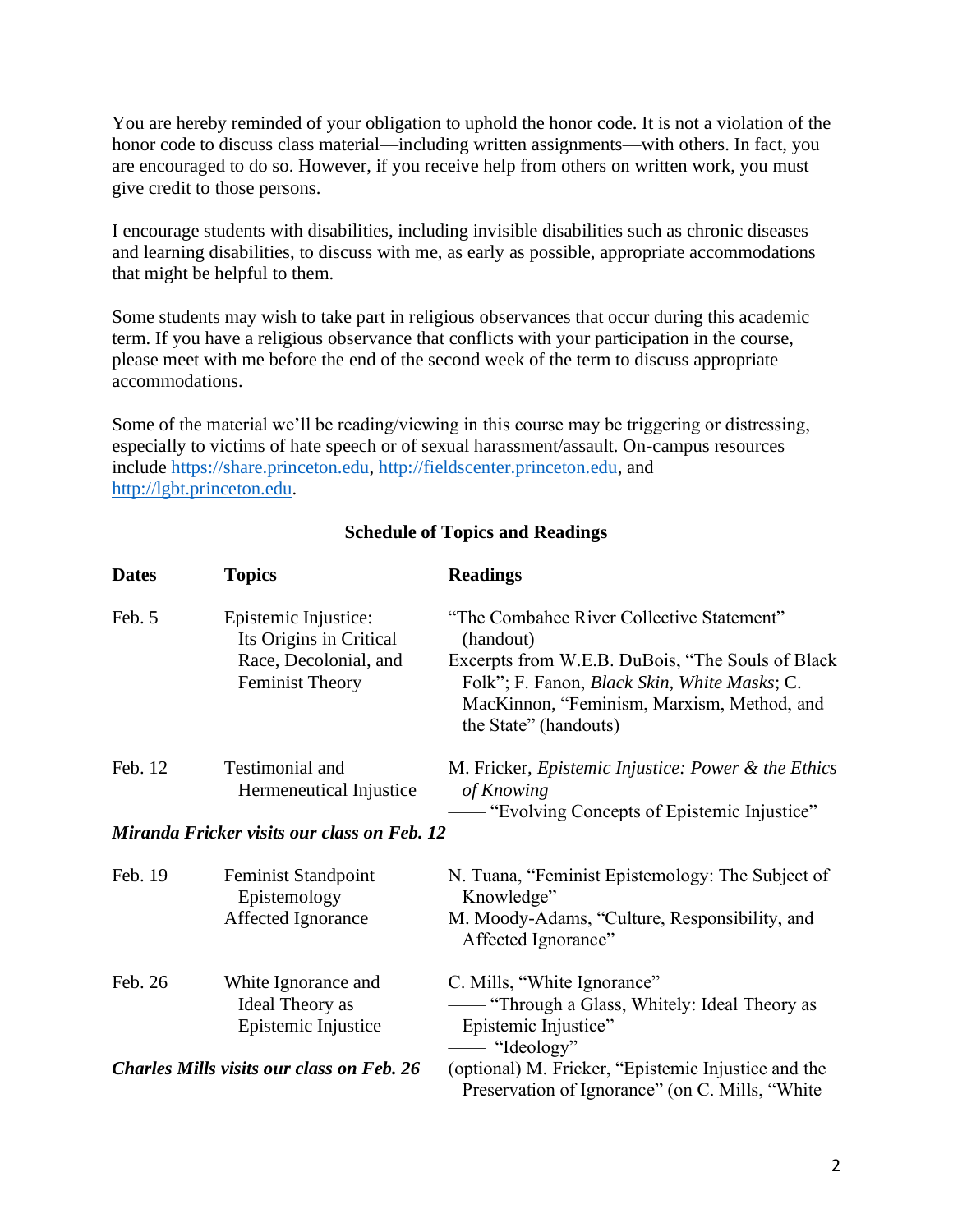|                                                  |                        | Ignorance")                                                                 |
|--------------------------------------------------|------------------------|-----------------------------------------------------------------------------|
| Mar. $5$                                         | <b>Content Focused</b> | R. Dembroff and D. Whitcomb, "Content Focused                               |
|                                                  | Epistemic Injustice;   | Epistemic Injustice" (draft)                                                |
|                                                  | Queer and Trans Issues | K. Hall, "Queer Epistemology and Epistemic                                  |
| <b>Robin Dembroff visits our class on Mar. 5</b> |                        | Injustice"                                                                  |
|                                                  |                        | R. McKinnon, "Allies Behaving Badly: Gaslighting<br>as Epistemic Injustice" |
|                                                  |                        | R. Dembroff, "Why Be Nonbinary?"                                            |
| Mar. 12<br><b>Sonny</b>                          | Racism and Ideology    | T. Shelby, "Ideology, Racism, and Critical Social<br>Theory"                |
|                                                  |                        | S. Haslanger. "Racism, Ideology, and Social<br>Movements"                   |
| ***spring break***                               |                        |                                                                             |

#### *Mar. 25-29: week of Sally Haslanger's Hempel Lectures, 101 McCormick*

*Mon., Mar. 25, 4:00-6:00pm, S. Haslanger, Lecture #1: "Ideology in Practice,"* 

| Mar. 26                                            | Cognition as a Social Skill | S. Haslanger, "Cognition as a Social Skill" |
|----------------------------------------------------|-----------------------------|---------------------------------------------|
|                                                    |                             | - Replies to Commentators"                  |
| <b>Sally Haslanger visits our class on Mar. 26</b> |                             | , "Objectivity, Epistemic                   |
|                                                    |                             | Objectification, and Oppression" (optional) |

*Thurs., Mar. 28,12:00-1:20pm, 301 Marx, S. Haslanger, SCPT lunchtime talk: "Failures of Methodological Individualism: The Materiality of Social Systems"*

*Thurs., Mar. 28, 4:00-6:00pm, S. Haslanger, Lecture #2: "Conceptual Amelioration: Going On, Not in the Same Way"*

*Fri., Mar. 29, 4:00-6:00pm, S. Haslanger, Lecture #3: "Critical Standpoints and the Epistemology of Injustice"*

| Apr. $2$<br><b>Elena</b> | <b>Epistemic Oppression</b>            | M. Frye, "Oppression"<br>I.M. Young, "Five Faces of Oppression"                                                                                                                                                                                                                      |
|--------------------------|----------------------------------------|--------------------------------------------------------------------------------------------------------------------------------------------------------------------------------------------------------------------------------------------------------------------------------------|
| Apr. $9$                 | Decolonial Theory<br>and Hermeneutical | M. Lugones, "Playfulness, 'World-travelling', and<br>Loving Perception"                                                                                                                                                                                                              |
| Paulina                  | Injustice                              | M. Lugones & E. Spelman, "Have We Got a Theory<br>for You! Feminist Theory, Cultural Imperialism,<br>and the Demand for 'the Woman's Voice'"<br>A. Lorde, "The Uses of Anger"<br>L. Alcoff, "Philosophy and Philosophical Practice:<br>Eurocentrism as an Epistemology of Ignorance" |